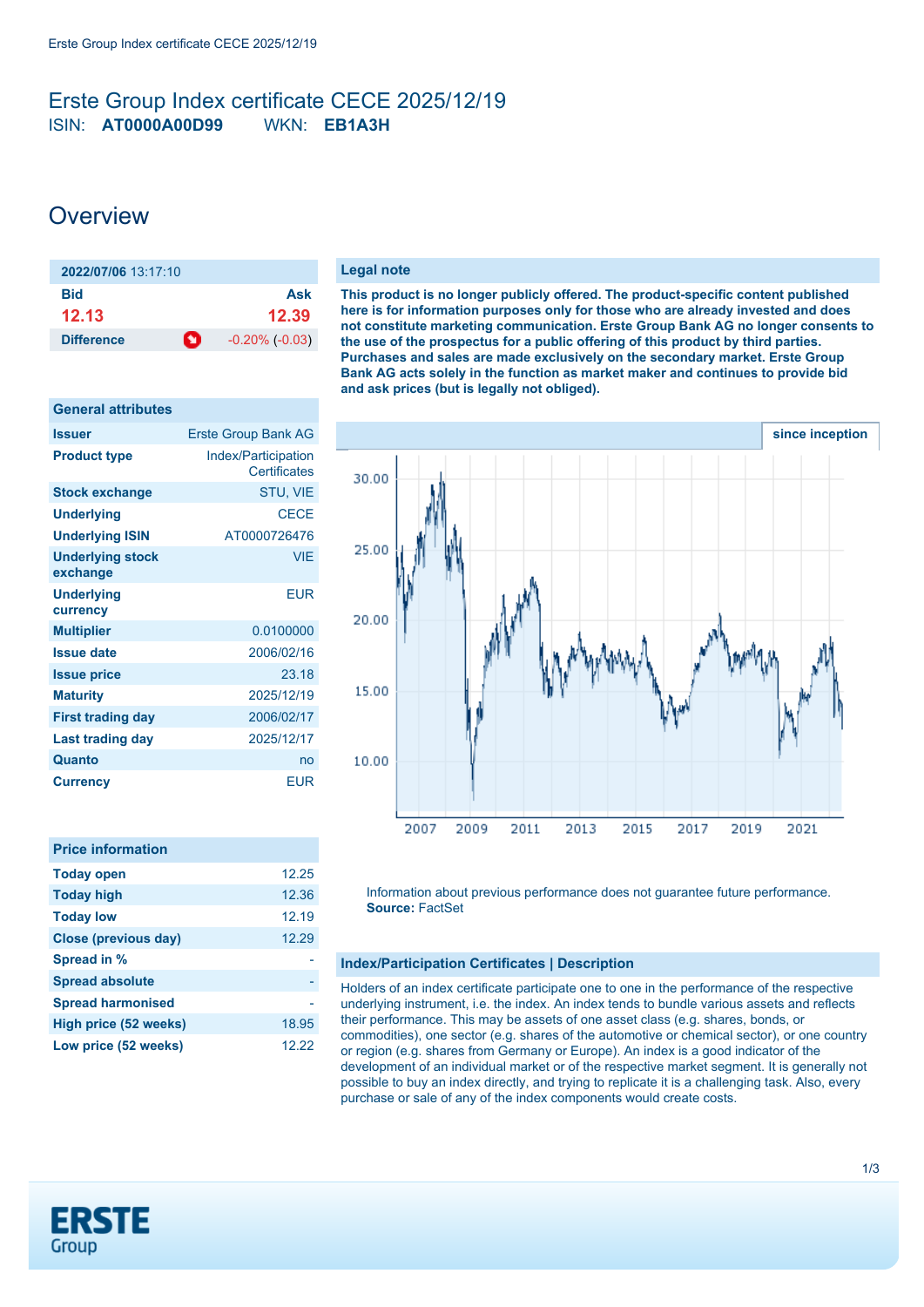| <b>Performance</b>                  |           |
|-------------------------------------|-----------|
| <b>Performance YTD in %</b>         | $-29.78%$ |
| <b>Performance 1 month in %</b>     | $-13.39%$ |
| <b>Performance 6 months in %</b>    | $-31.86%$ |
| Performance 1 year in %             | $-25.46%$ |
| Performance 3 years in %            | $-30.91%$ |
| Performance 5 years in %            | $-30.50%$ |
| Performance since inception in<br>℀ | $-46.94%$ |

Index certificates replicate a portfolio of assets without buying them directly. This reduces the administrative effort to a minimum. Index certificates offer an economical investment solution in comparison to the purchase of the various index components. The price of the index certificate rises and falls in proportion to the performance of the index. However, investors have to bear in mind the exchange rate aspect for index certificates whose components are not traded in euro and are not currency-hedged.

Index certificates facilitate the diversification of the risk since not the entire capital is invested in one single asset. They are suitable for risk-conscious investors who expect the underlying to rise.

#### **Secondary market**

From the value date onwards the certificates can be traded on each stock exchange day during trading hours. However, Erste Group Bank AG cannot guarantee the existence or maintenance of an active market throughout the entire life of the certificate. The issuer will, as a rule, continuously quote prices, but is not obligated to do so. Neither is the issuer obligated to redeem the certificates. During the life of the certificate its price will be significantly determined by the general development of interest rates, the fluctuations on the capital market, and the general economic scenario.